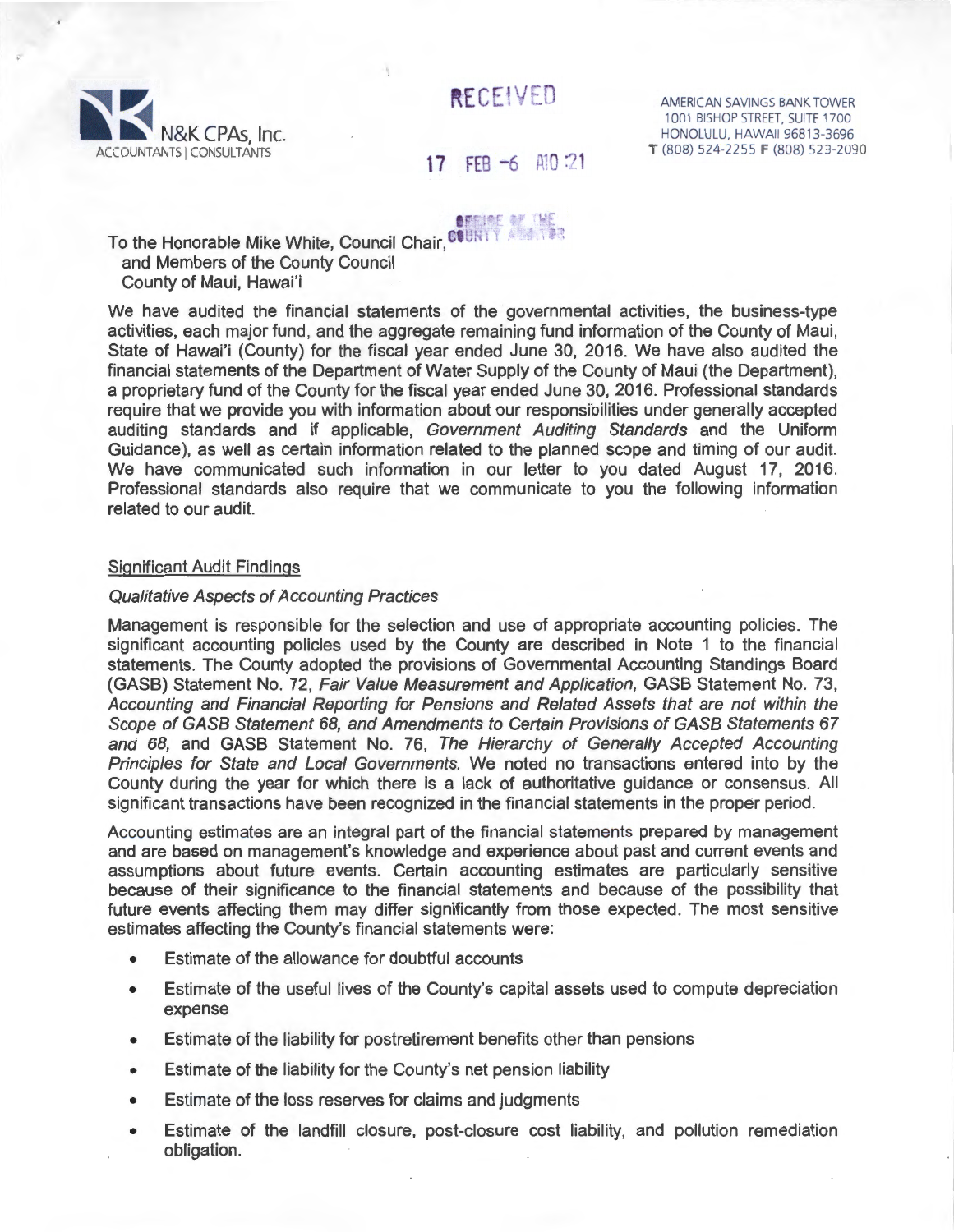Management's estimate of the allowance for doubtful accounts is based on an analysis of past due accounts, the County's historical experience with the account, and other relevant factors to arrive at an overall assessment of whether the past due accounts will be collected. We evaluated the key factors and assumptions used to develop the estimate of the allowance for doubtful accounts in determining that it is reasonable in relation to the financial statements taken as a whole.

Management's estimate of the depreciation recorded on capital assets is based in part on the estimated useful lives of those capital assets. We evaluated the key factors and assumptions used to develop the estimated useful lives used to depreciate the County's capital assets in determining that it is reasonable in relation to the financial statements taken as a whole.

Management's estimate of the liability for postretirement benefits other than pensions was determined using actuarial calculations. We evaluated the key factors and assumptions used to compute the liability for postretirement benefits other than pensions in determining that it is reasonable in relation to the financial statements taken as a whole.

The collective net pension liability, deferred inflows of resources, and deferred outflows of resources of the cost-sharing multiple employer defined pension plan administered by the State of Hawaii's Employee Retirement System was determined by an actuarial valuation. The County's proportionate share of the collective net pension liability, deferred inflows of resources, deferred outflow of resources was based on the County's contributions to the pension plan relative to the contributions of all participating employers during the measurement period. We evaluated the key factors and assumptions used to compute the liability for the pension plan and reviewed the pension plan auditor's report in determining that the County's share of the net pension liability is reasonable in relation to the financial statements taken as a whole.

Management's estimate of the claims and judgments liability is based on the assessment of the County's legal counsel and an analysis of workers' compensation, automobile and general liability insurance claims. We evaluated the key factors and assumptions used to develop the estimate of the claims and judgments liability in determining that it is reasonable in relation to the financial statements taken as a whole.

Management's estimate of the landfill closure, post-closure cost liability, and pollution remediation obligation was determined by the County's engineers and the third party contractor. We evaluated the key factors and assumptions used to develop the liability in determining that it is reasonable in relation to the financial statements taken as a whole.

The financial statement disclosures are neutral, consistent, and clear.

## *Difficulties Encountered in Performing the Audit*

We encountered no significant difficulties in dealing with management in performing and completing our audit.

## *Corrected and Uncorrected Misstatements*

Professional standards require us to accumulate all known and likely misstatements identified during the audit, other than those that are clearly trivial, and communicate them to the appropriate level of management.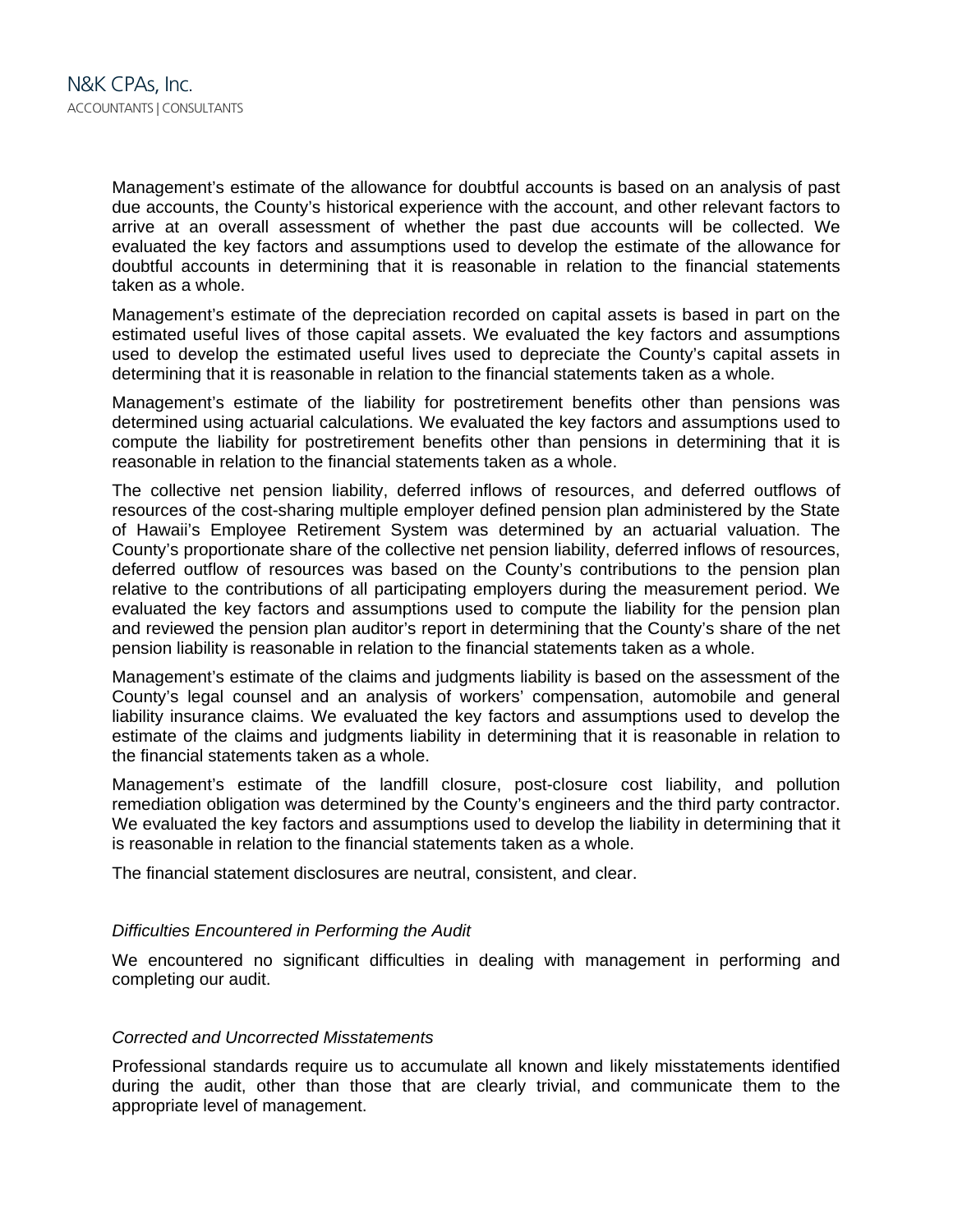The following misstatements detected as a result of audit procedures were corrected by management:

1) Adjustment to properly state depreciation expense and accumulated depreciation (Department of Water Supply).

The following misstatements were detected as a result of audit procedures and were not corrected by management:

1) Adjustment to properly state accumulated depreciation (County).

2) Adjustment to properly capitalize interest on construction in progress (Department of Water Supply).

3) Adjustment to record vouchers payable (County and Department of Water Supply).

4) Adjustment to properly state net position for the 2015 expenses related to the Wellhead Project (Department of Water Supply).

5) Adjustment to record an allowance for a receivable balance (County).

6) Adjustment to record accounts receivable (County).

7) Adjustment to properly record reissued stale dated checks (County).

Management has determined that the effect is immaterial, both individually and in the aggregate, to the financial statements taken as a whole.

## *Disagreements with Management*

For purposes of this letter, a disagreement with management is a financial accounting, reporting, or auditing matter, whether or not resolved to our satisfaction, that could be significant to the financial statements or the auditor's report. We are pleased to report that no such disagreements arose during the course of our audit.

#### *Management Representations*

We have requested certain representations from management that are included in the management representation letter dated December 13, 2016 and an updated letter dated January 27, 2017.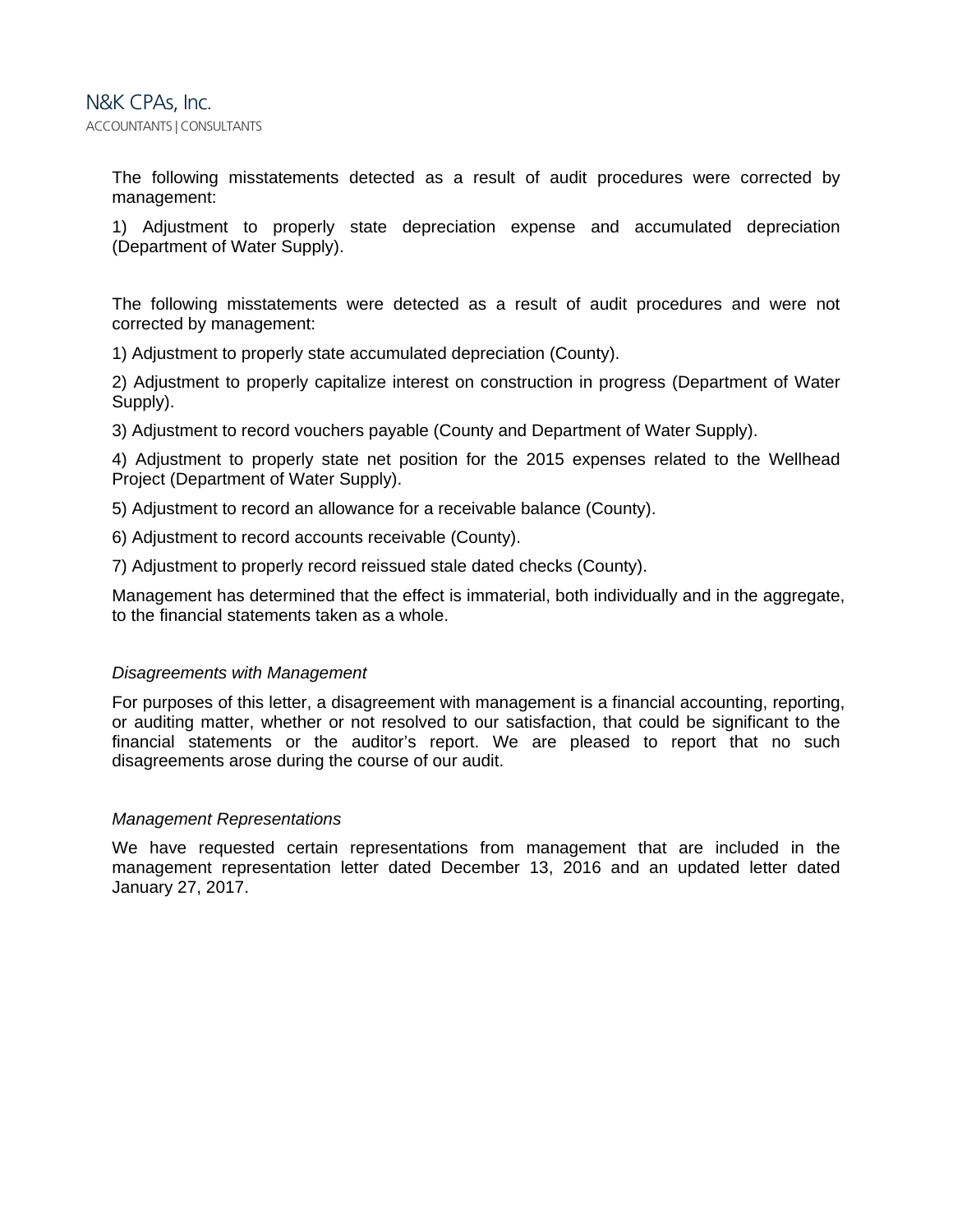# *Management Consultations with Other Independent Accountants*

In some cases, management may decide to consult with other accountants about auditing and accounting matters, similar to obtaining a "second opinion" on certain situations. If a consultation involves application of an accounting principle to the County's financial statements or a determination of the type of auditor's opinion that may be expressed on those statements, our professional standards require the consulting accountant to check with us to determine that the consultant has all the relevant facts. To our knowledge, there were no such consultations with other accountants.

# *Other Audit Findings or Issues*

We generally discuss a variety of matters, including the application of accounting principles and auditing standards, with management each year prior to retention as the County's auditors. However, these discussions occurred in the normal course of our professional relationship and our responses were not a condition to our retention.

# **Other Matters**

We applied certain limited procedures to the following which are required supplementary information (RSI) that supplements the basic financial statements:

- Management's Discussion and Analysis (MD&A),
- Statement of Revenues, Expenditures, and Changes in Fund Balance Budget and Actual - General Fund
- Statement of Revenues, Expenditures, and Changes in Fund Balance Budget and Actual - Highway Fund
- Statement of Revenues, Expenditures, and Changes in Fund Balance Budget and Actual -Sewer Fund
- Notes to the Budgetary Comparison Schedules
- Schedule of Funding Progress for the Hawaii Employer-Union Health Benefits Trust Fund (EUTF)
- Schedule of County's Proportionate Share of the Net Pension Liability
- Schedule of Employer Pension Contributions

Our procedures consisted of inquiries of management regarding the methods of preparing the information and comparing the information for consistency with management's responses to our inquiries, the basic financial statements, and other knowledge we obtained during our audit of the basic financial statements. We did not audit the RSI and do not express an opinion or provide any assurance on the RSI.

We were engaged to report on Combining Statements; as well as Schedule of Revenues, Expenditures, and Changes in Fund Balance – Budget and Actual; Schedules of Revenues – Budget and Actual; Schedules of Appropriations, Expenditures, and Encumbrances; and Capital Assets Used in Operations of Governmental Activities, which accompany the financial